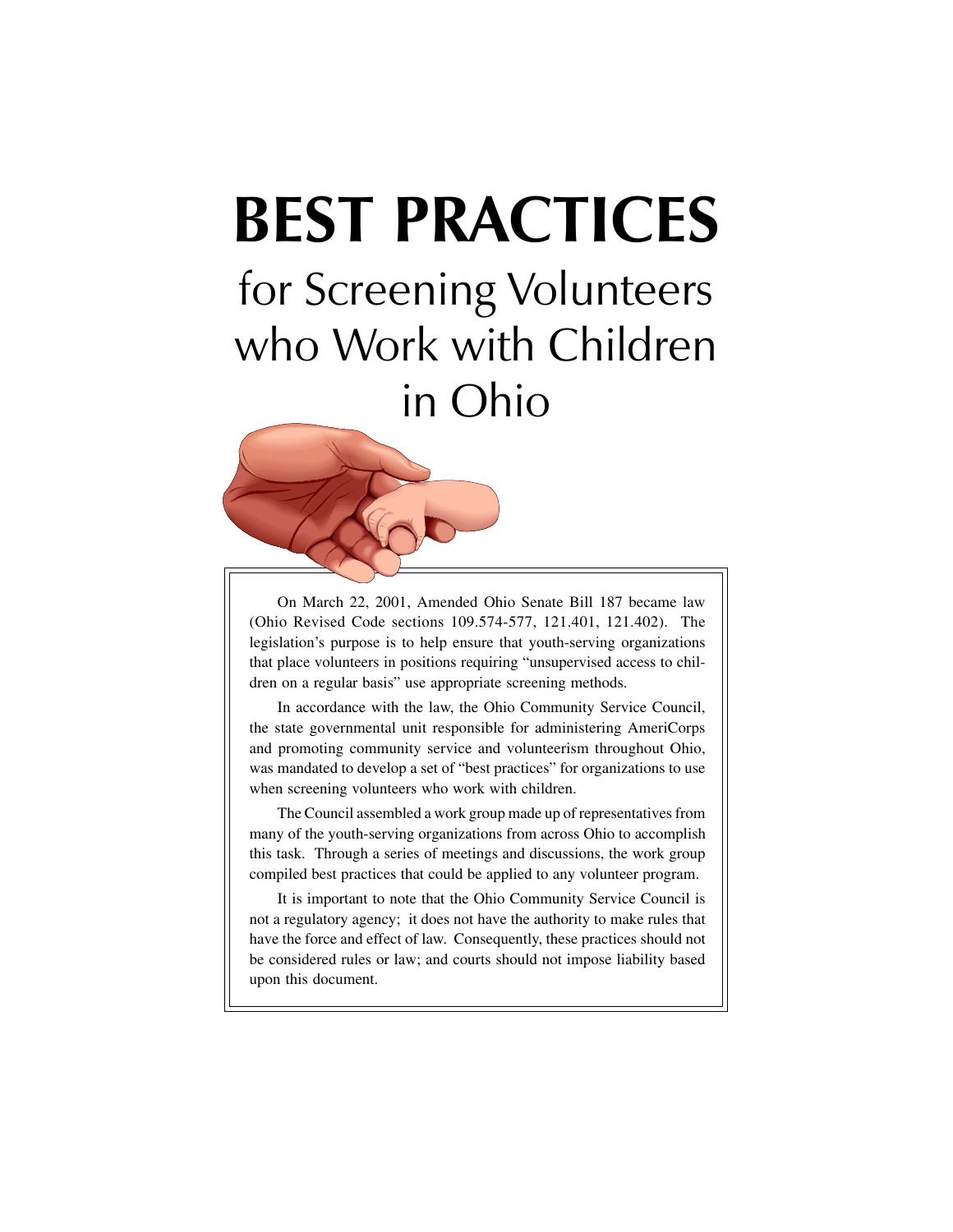| Who's<br>affected?                                                     | This legislation includes volunteers for any "religious,<br>charitable, scientific, educational, athletic, or service insti-<br>tution or organization or local government entity that pro-<br>vides care, treatment, education, training, instruction, su-<br>pervision or recreation to children." (Section 109.574)                                                                                                                                                                                   |
|------------------------------------------------------------------------|----------------------------------------------------------------------------------------------------------------------------------------------------------------------------------------------------------------------------------------------------------------------------------------------------------------------------------------------------------------------------------------------------------------------------------------------------------------------------------------------------------|
| <b>What does</b><br>"unsupervised<br>access"<br>mean?                  | "Unsupervised" means that "no other person 18 years<br>or older is present in the same room with the child and/or if<br>outdoors, no other person 18 years or older is within a 30<br>yard radius of the child or has visual contact with the child."<br>(Section 109.574) A child is defined as an individual under<br>age 18 or a mentally and/or physically handicapped indi-<br>vidual under the age of 21.                                                                                          |
| <b>What does</b><br>the law say<br>that my<br>organization<br>must do? | This law does not mandate fingerprint checks. It does<br>say, however, that fingerprint checks must be suggested as<br>a "best practice." As an incentive to organizations to fin-<br>gerprint, the law says that organizations that use finger-<br>print checks as part of their regular screening process are<br>immune from civil liability should a volunteer (who has no<br>"hits" as a result of that check) harm a child being served<br>by that organization. (Section 109.577)<br>Additionally: |
|                                                                        | By April 22, 2001, all youth-serving organizations were<br>٠<br>to have written a letter to their volunteers informing<br>them that they may be required to be fingerprinted at<br>the request of the organization, whether or not the or-<br>ganization actually plans to do so. (Section 109.575)<br>All <i>potential</i> volunteers for youth-serving organizations                                                                                                                                   |
|                                                                        | must be informed that they may be required to be fin-<br>gerprinted. (Section 109.575)                                                                                                                                                                                                                                                                                                                                                                                                                   |
|                                                                        | If an organization discovers through any method (fin-<br>gerprint checks, references, county checks, self-disclo-<br>sure, or otherwise) that a volunteer has a felony record<br>of one of the offenses listed within the legislation, that<br>organization has three choices. (Section 109.572 (A)(1))                                                                                                                                                                                                  |
|                                                                        | It may dismiss the volunteer;<br>1.<br>2.<br>It may move the volunteer into a position that does<br>not require unsupervised access to a child; or                                                                                                                                                                                                                                                                                                                                                       |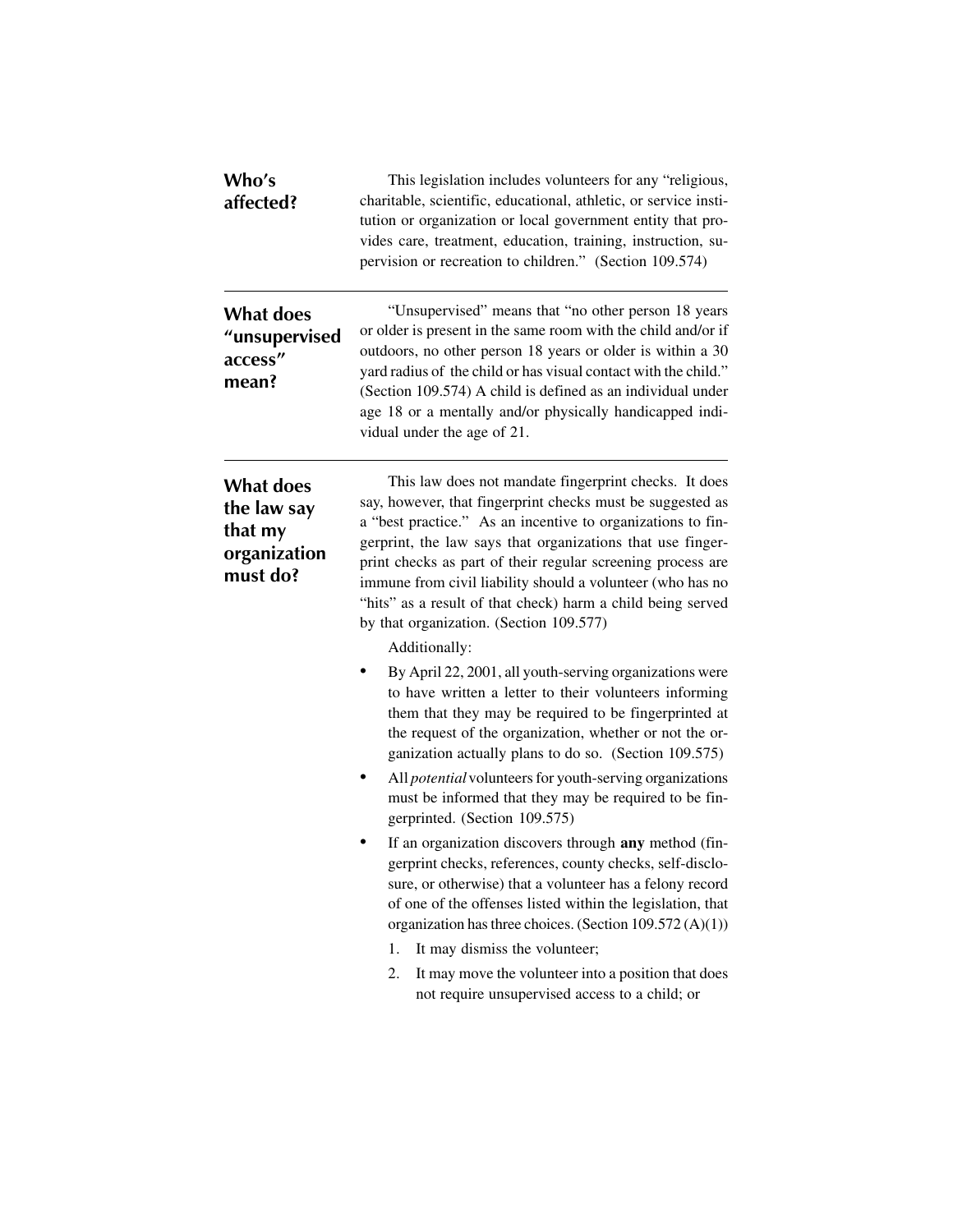3. If the organization chooses to keep the volunteer in that position, it must notify the parents of **each** child for whom the volunteer provides services. The organization must name the individual, but may not identify the offense(s). (Section 109.576)

# **1. To Inform**

Best practices can help familiarize volunteers with the law, their responsibilities as volunteers, and agency expectations.

### **2. To Evaluate**

Agencies can determine the level of regular unsupervised contact that volunteers are likely to have with children and can assess the qualifications and motivations of potential volunteers.

# **3. To Qualify**

Best practices help ensure that volunteers meet the requirements of the agency.

# **4. To Educate**

Best practices can help educate staff, volunteers, parents and guardians, and children on the warning signs of abuse and provide guidelines for appropriate interaction or intervention with children.

#### **5. To Review**

Best practices can help ensure the continuity and quality of a program through regular reexamination of volunteers' qualifications through criminal background checks and performance reviews. Additionally, best practices offer an opportunity to review and update policies and procedures.

The law affects only organizations that place volunteers in situations where they have regular unsupervised access to children. Keep in mind, however, that while your programming may not call for unsupervised activities, there may be exceptions (e.g., a volunteer tutor removing a child from a noisy classroom). The screening practices your or**How do we determine which best practices might apply to our program?**

# **Why use best practices?**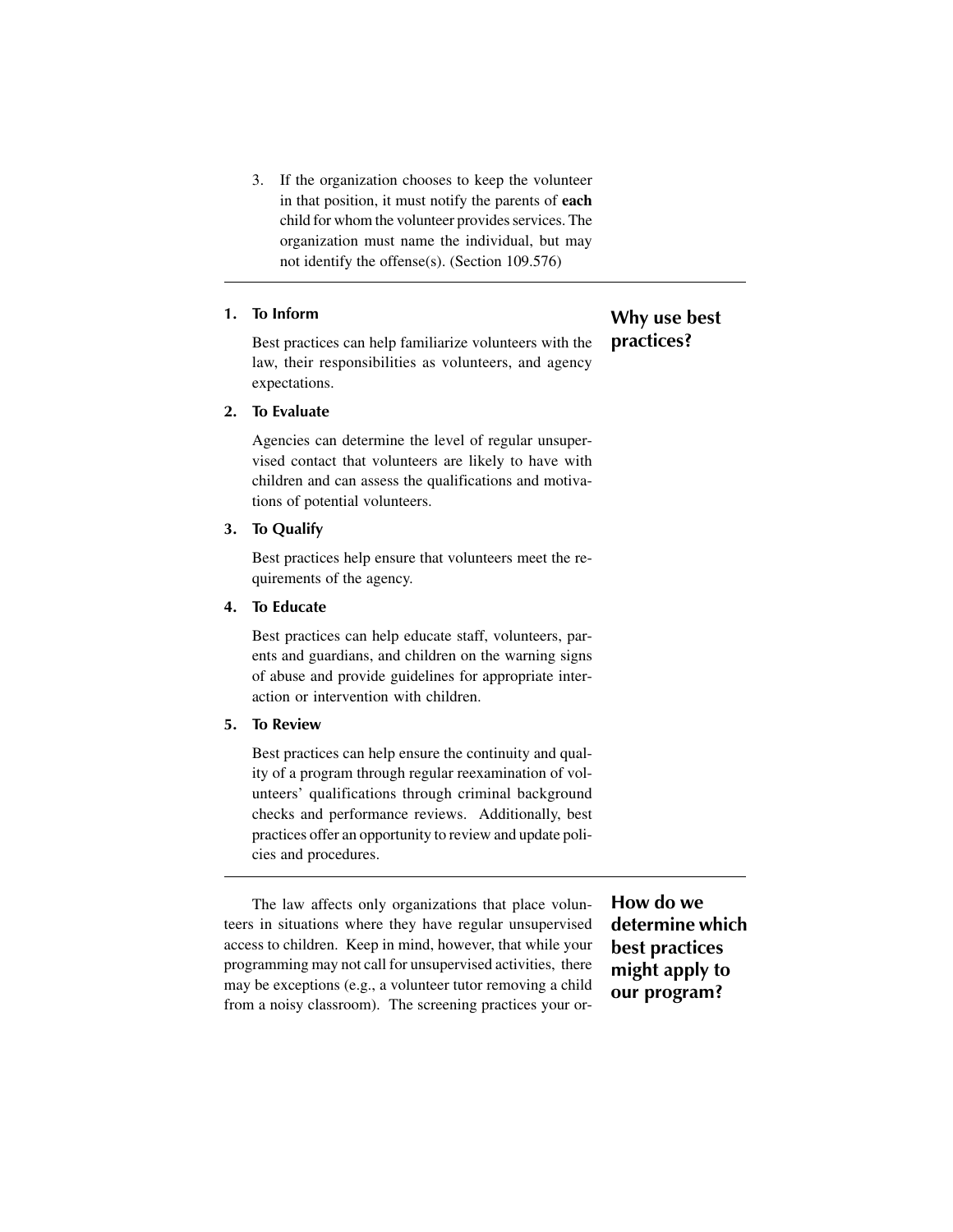ganization uses should reflect that possibility.

It may not be possible for every organization to use all of the suggested best practices. For example, budget or staffing constraints may not allow for extensive record or fingerprint checks of all volunteers. Nevertheless, organizations whose volunteers are providing direct service to children might consider utilizing some or all of these practices as they may be helpful in protecting children and in diminishing liability for both the organization and its volunteers.

To help determine which best practices might be applied to your program:

- 1. Evaluate each of your organization's volunteer positions to determine the potential or expected level of regular, unsupervised contact that each volunteer is likely to have with children.
- 2. Consider the likelihood or "risk" that volunteers will have unsupervised access to children (see below). The greater the risk, the more comprehensive your screening process should be.
- 3. Assess the screening practices you currently use and whether they meet your needs.

# **What are the risk levels?**

- Activities held in facilities with public access
- Parents actively involved
- Two or more adults supervising
- No regular interaction between volunteer and children
- No changing of clothing
- Volunteer has no physical contact with children

## **Medium Risk**

**Lower Risk**

- Activities held in private homes
- Some parental involvement
- One adult supervising children
- Periodic interaction for short periods of time between volunteer and specific children
- Changing of clothes/showering (such as for sports activities)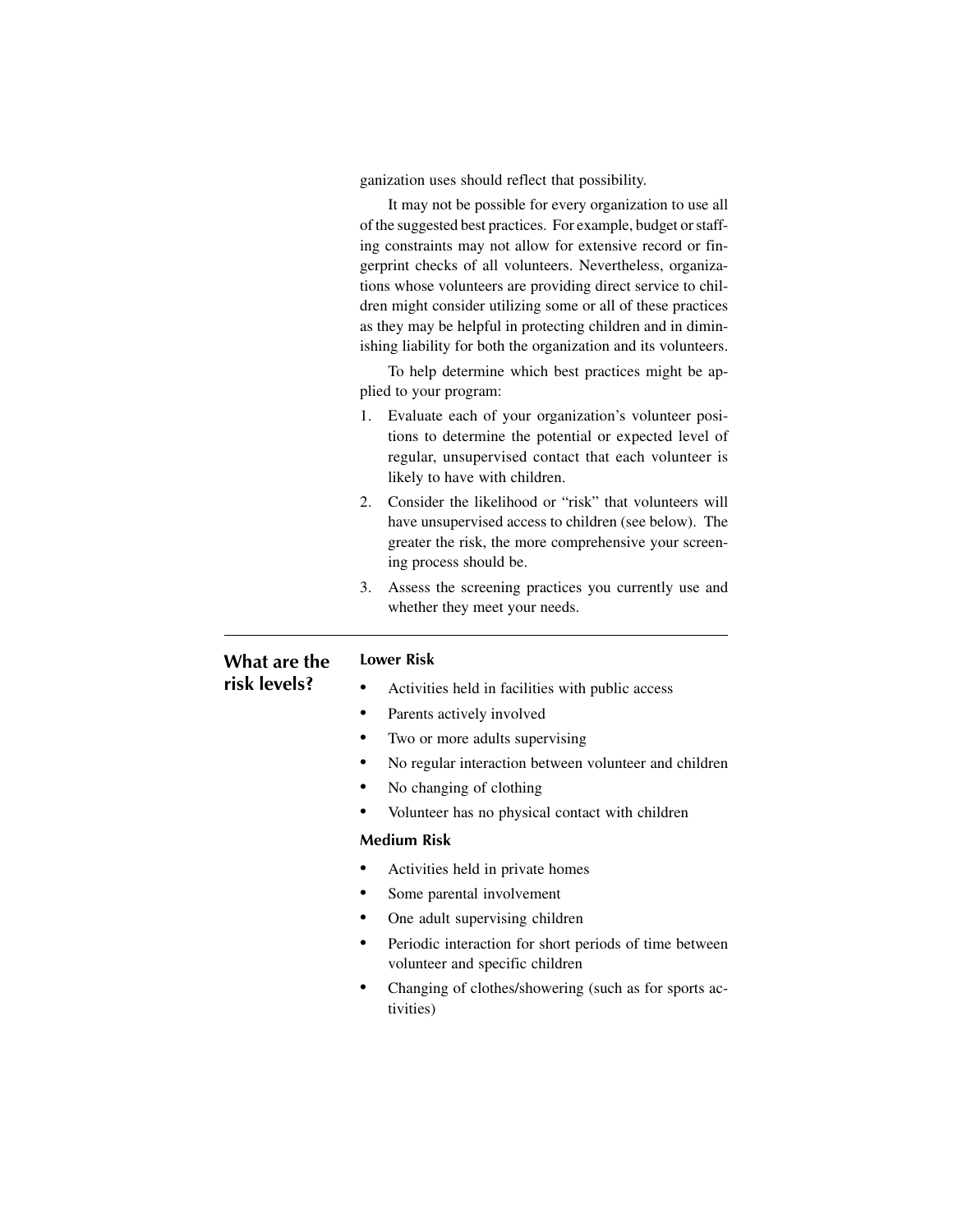• Volunteer and child engaged in activities involving some physical contact

#### **Higher Risk**

- Activities held in an isolated setting
- Little or no parental involvement
- Activity with one adult and one child
- Interaction between volunteer and specific child spanning a long period of time
- Changing of clothes, bathing, toileting, or overnight stays
- Volunteer has close physical contact with children (such as swimming instruction, wrestling).

The following best practices are presented in no particular order:

#### **1. Conduct Criminal Background/Fingerprint Checks**

While the law does not mandate that all potential volunteers be fingerprinted, it does recommend that fingerprint checks be adopted as a best practice in the following circumstances:

- For all persons who apply to serve as a volunteer in a position in which the person will have unsupervised access to a child on a regular basis (see risk scale, above).
- For all volunteers who are in a position in which the person will have unsupervised access to a child on a regular basis and who the organization has not previously asked to be fingerprinted by the Bureau of Criminal Identification and Investigation (BCII).

Suggested procedures regarding fingerprint checks:

- 1. Decide which positions will require fingerprint checks and when you need the information – whether immediately after receiving the application or just prior to accepting a volunteer into the program.
- 2. Obtain written authorization of potential volunteers before fingerprinting to ensure compliance with the Consumer Credit Reform Act, which includes in-

**What are the suggested best practices for screening volunteers with regular unsupervised access to children?**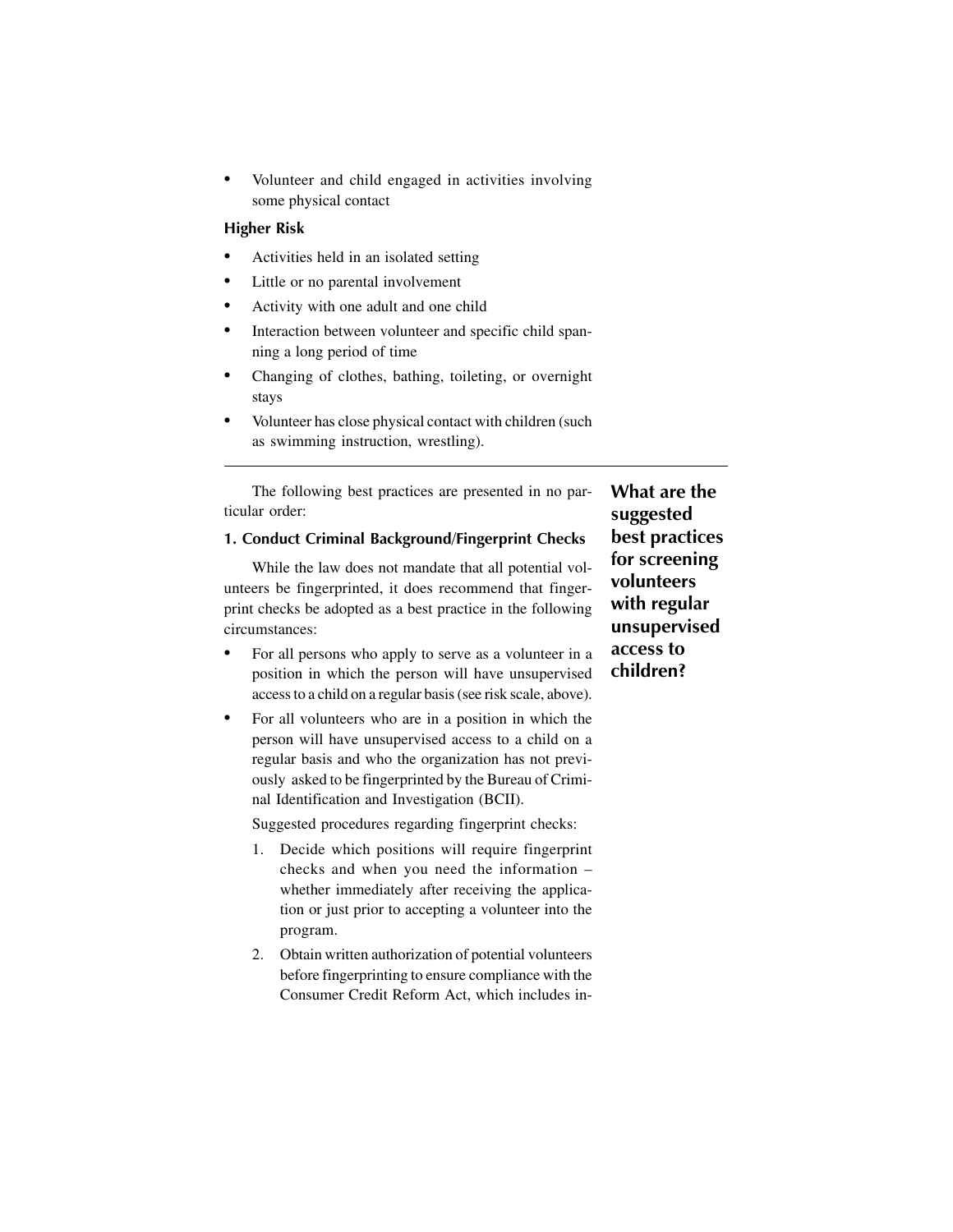formation regarding notification requirements when receiving any written, oral, or other communication of any form by a consumer reporting agency that is expected to be used in whole or in part in establishing the individual's eligibility for employment. One type of report covered under this law is a criminal conviction report. While volunteers are not "employees," having a signed consent form may be a good practice.

- 3. Organizations should not share criminal background information with any other organization without the written consent of the volunteer.
- 4. Organizations may consider developing rehabilitation standards for volunteers, keeping in mind that if they accept a volunteer with a felony record, they must notify the parents of **each** child for whom the volunteer provides services.

Organizations placing volunteers in activities requiring unsupervised access could also consider requesting county checks, an FBI check (if the potential volunteer has lived out of state within the last five years), a Department of Motor Vehicle records check, or consider reviewing the sexual predator database.

#### **2. Develop Policies and Procedures**

Comprehensive policies help ensure that potential volunteers are treated fairly and that procedures are used consistently. Policies also help to provide continuity to a program.

Your policies might include information about how volunteers will be screened – whether by application, interview, or a combination – what kind and the minimum number of references that will be required, and whether your organization will require fingerprint checks or additional information for specific positions. You may also want to include your standards for accepting volunteers and what offenses will disqualify an applicant from volunteering. Additionally, evaluation, dismissal, separation, and a grievance processes could be outlined.

Organizations might consider developing specific policies regarding fingerprint checks, including who will be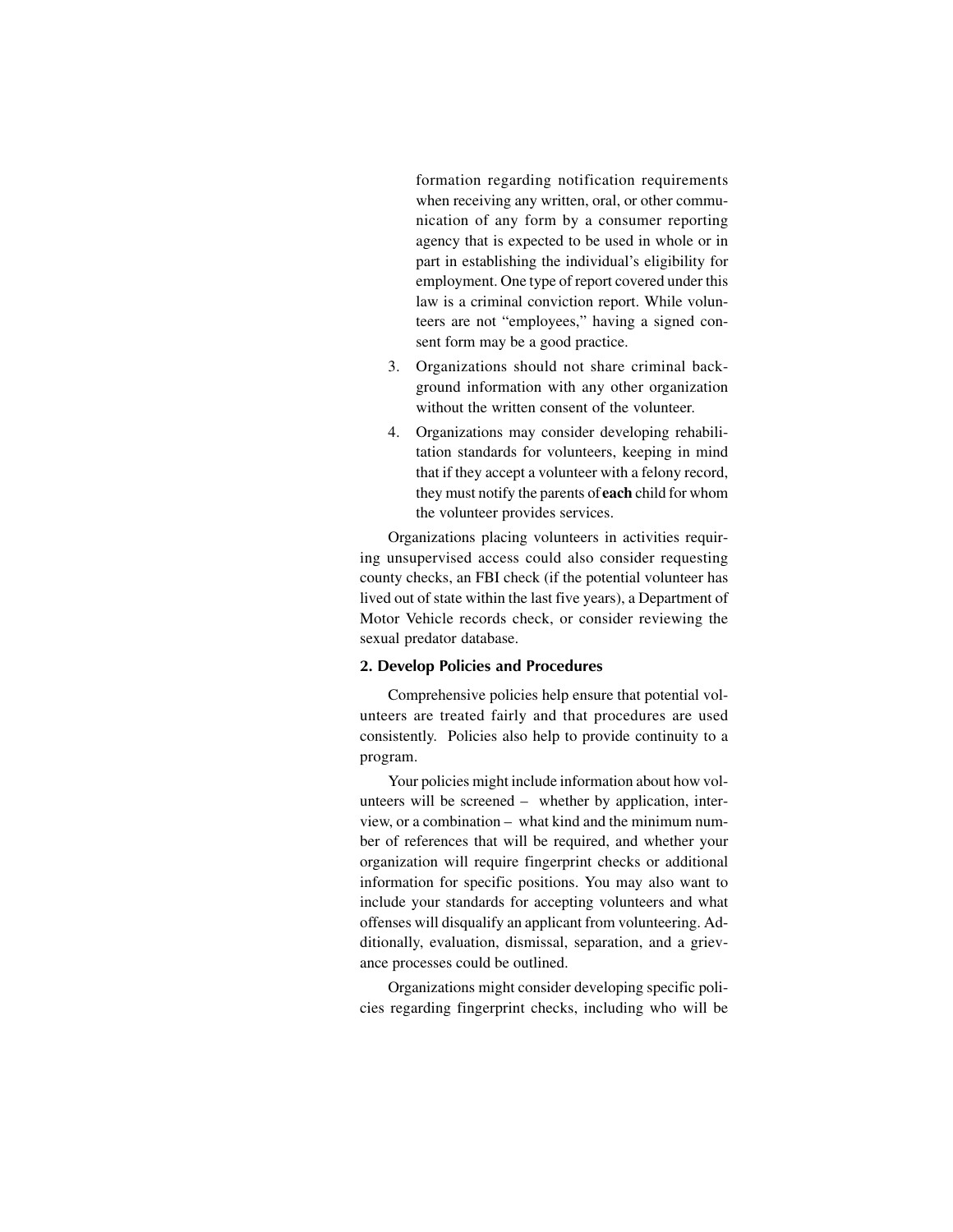fingerprinted, what employee is responsible for maintaining records, where and how long they are kept, and who should have access to information. Additionally, organizations should decide whether or how often to re-fingerprint their volunteers. Organizations might consider annual fingerprinting, notifying volunteers that they may be selected to be re-fingerprinted at random, or require self-reporting for criminal offenses committed while volunteering.

*We suggest that volunteer-utilizing organizations consult legal counsel when developing policies and procedures.*

#### **3. Create Volunteer Position Descriptions**

Detailed position descriptions allow potential volunteers to determine whether an opportunity fits their interests, skills, and schedule. Additionally, volunteer administrators may use the position description to screen candidates based upon the basic qualifications needed for placement, including a clean police record.

#### **4. Ask Volunteers to Complete an Application**

A thorough written application can be a valuable screening tool. An application can help determine a volunteer's attitudes toward children, child abuse, and volunteering in general. An application may ask for personal information including name, address, phone, e-mail, social security number; emergency contact information; recent employment/ volunteer information; areas of interest and availability; driver's license/insurance information when appropriate; medical conditions or special needs; references; inquiries to past felonies and/or misdemeanors; and notification that volunteers may be asked for fingerprints (in compliance with Ohio law). Ask potential volunteers for their signature to affirm that they have given truthful information.

#### **5. Conduct Interviews**

Conducting interviews can be especially helpful when placing volunteers interested in positions requiring an ongoing, unsupervised relationship with a child. Effective interviewing techniques include open-ended questions, good listening skills, and a clear understanding of the questions interviewers are permitted to ask under existing federal and state regulations.